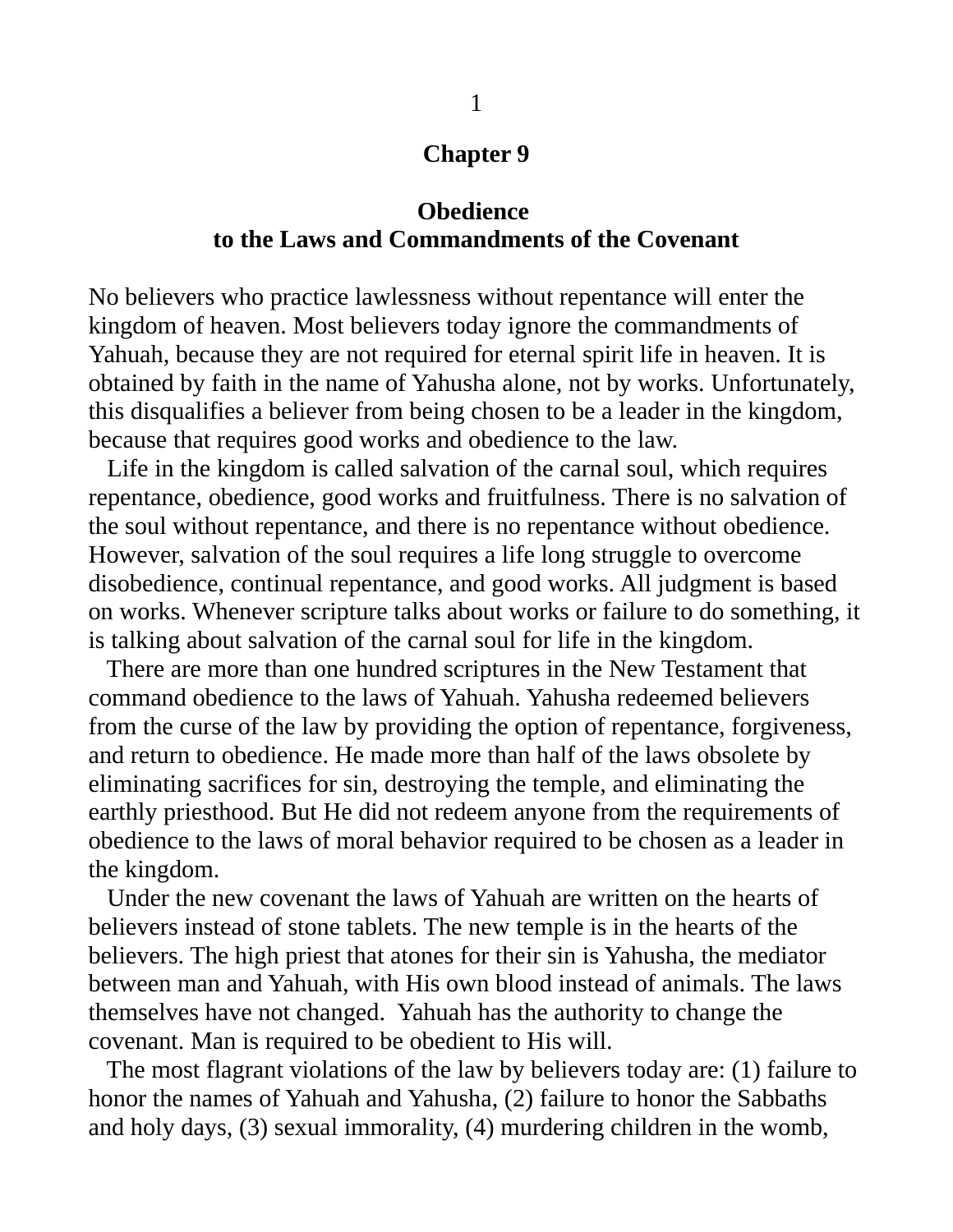(5) ignoring dietary laws, (6) coveting the possessions of others, and (7) failure to love other people. Some of the violations of the law were required by the laws of the Roman government in the fourth century and enforced by the Roman church for 1500 years. Unfortunately, this lawlessness is still practiced by most believers today. During the tribulation, the government will outlaw Yahuah's laws again, testing who the believers are going to obey.

**Revelation 22:14** "Blessed are those who do His commandments, that they may have the right to the tree of life, and may enter through the gates into the city. "

**Matthew 7:21-23** "Not everyone who says to Me, 'Lord, Lord,' shall enter the kingdom of heaven, but he who does the will of My Father in heaven. Many will say to Me in that day, 'Lord, Lord, have we not prophesied in your name, cast out demons in Your name, and done many wonders in Your name?' And I will declare to them,' I never knew you; depart from Me, you who practice lawlessness!' "

Most believers today will not be chosen to enter the kingdom because of disobedience of the law. Very few believers are aware that the narrow gate into life in the kingdom requires obedience to the law, good works and fruitfulness. Therefore, they will not find it.

**Matthew 7:13,14** "Enter by the narrow gate; for wide is the gate and broad is the way that leads to destruction, and there are many who go in by it. Because narrow is the gate and difficult is the way which leads to life, and there are few who find it."

**Matthew 13:41,42** "The Son of Man will send out His angels, and they will gather out of His kingdom all things that offend, and those who practice lawlessness, and will cast them into the furnace of fire,"

**Matthew 19:16,17** "'What good thing shall I do that I may have eternal life?' ... 'If you want to enter into life, keep the commandments.' "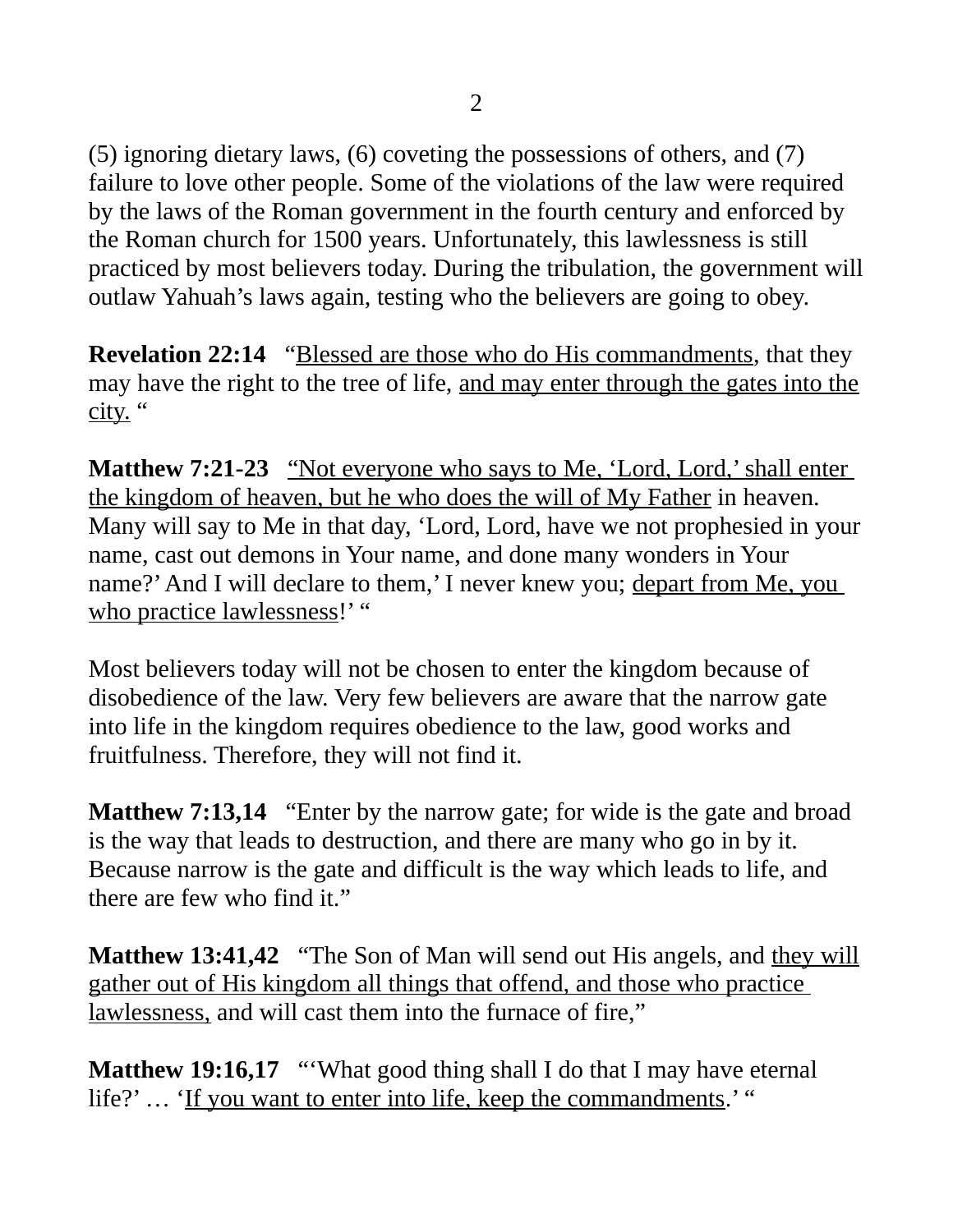Yahusha was talking about life in the kingdom, not eternal spirit life, because he was advocating works. Most believers are deceived by lawlessness because they do not distinguish the difference between salvation of the spirit for eternal life by faith, and salvation of the carnal soul for life in the headquarters of heaven as a leader, by works. They don't understand that those scriptures that describe punishment of believers for disobedience and failure to do good works, apply to them. Therefore, they are not motivated to repent for violations of the law and failure to do good works for the kingdom.

**Matthew 5:17-19** "Do not think that I came to destroy the law or the prophets. I did not come to destroy but to fulfill. For assuredly, I say to you, until heaven and earth pass away, one jot or one tittle will by no means pass from the law until all is fulfilled. Whoever therefore breaks one of the least of these commandments and teaches men so, shall be called least in the kingdom of heaven; but whoever does and teaches them, he shall be called great in the kingdom of heaven."

**Romans 8:4-17** "the righteous requirement of the law might be fulfilled in us who do not walk according to the flesh, but according to the spirit. ... the carnal mind … is not subject to the law of Yahuah, nor indeed can be. … if by the spirit you put to death the deeds of the body, you will live. For as many as are led by the spirit if Yahuah, these are the sons of Yahuah. … and if children, then heirs – heirs of Yahuah and joint heirs with the Me

**Hebrews 1:8,9** "to the Son He says: … A scepter of righteousness is the scepter of your kingdom. You have loved righteousness and hated lawlessness."

**Hebrews 3:18,19** "to whom did He swear that they would not enter His rest, but to those who did not obey? So we see that they could not enter in because of unbelief."

2 Corinthians 12**:21** "I shall mourn for many who have sinned before and have not repented of the uncleanness, fornication, and lewdness which they have practiced."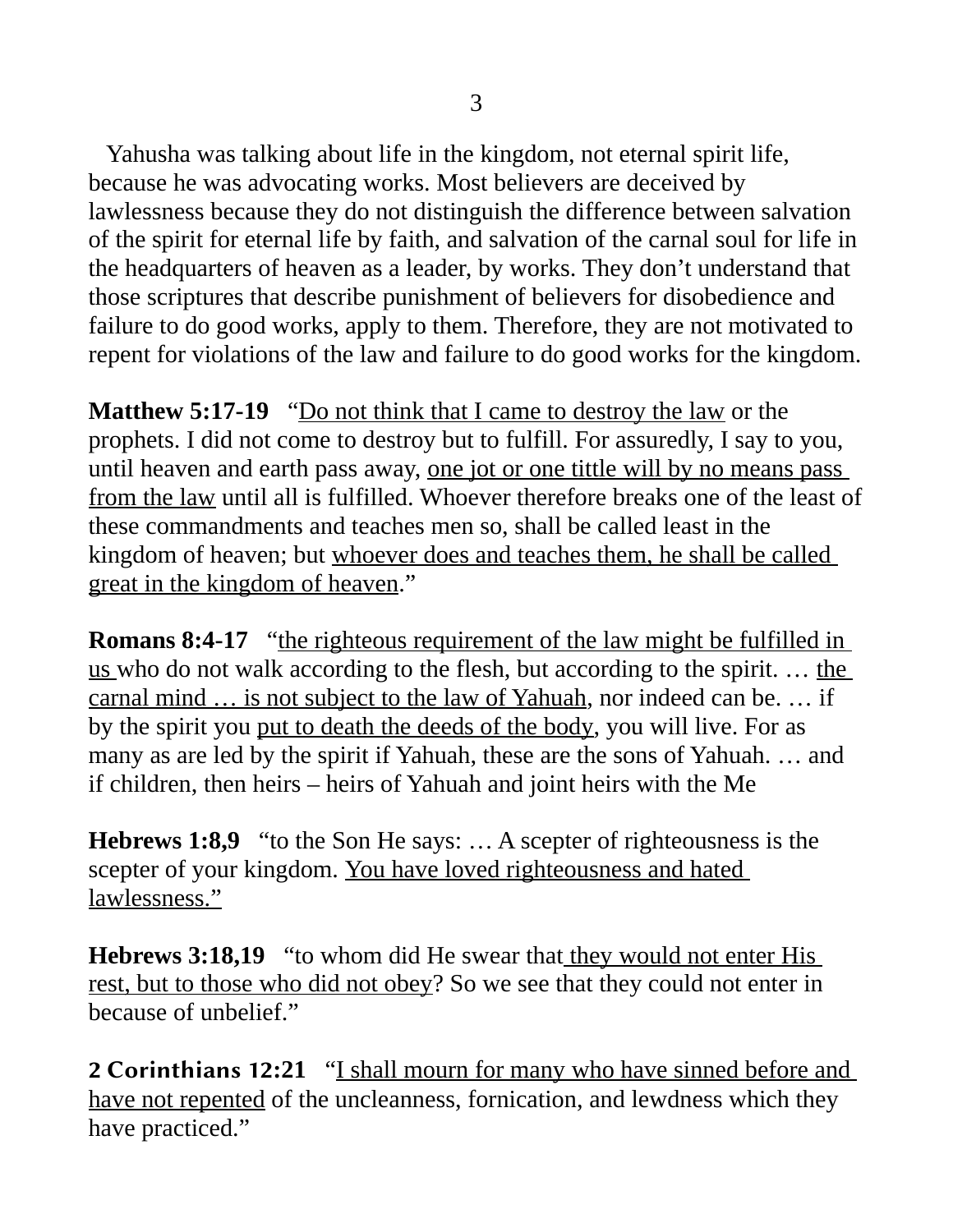**1 John 3:4** "Whoever commits sin also commits lawlessness, and sin is lawlessness."

 It is clear that Yahuah hates lawlessness and only those who obey His commandments will be allowed into the kingdom of heaven. The reason that few will find the gate to life in the city of New Jerusalem is because few obey His commandments. Most churches teach what is popular in secular society and the laws of man's government, not the laws of Yahuah.

 Most churches support blatant violations of the Ten Commandments, as listed above. Rabbinical Judaism, the Roman church and the English Bibles eliminated the use of the name of Yahuah. The Roman government made it illegal to worship on the Sabbath and the seven holy days. Modern society has made sexual immorality, abortion and gay marriage acceptable in the churches today. This lawlessness will keep believers from being chosen to enter the kingdom. Those believers who want to be obedient to the law will have to start new congregations of like minded believers. They will likely be subjected to persecution by the social justice warriors because they hate Yahuah's laws. But it will be much worse to face the righteous judgment of Yahusha at the resurrection. Repentance and forgiveness are available now for those who want to be obedient.

**Romans 2:5-13** "revelation of the righteous judgment of Yahuah, who will render to each one according to his deeds: eternal life to those who by patient continuance in doing good seek for glory, honor and immortality; … tribulation and anguish on every soul of man who does evil, … but glory, honor and peace to everyone who works what is good ... For as many as have sinned without the law will also perish without the law, and as many as have sinned in the law will be judged by the law ... doers of the law will be justified;"

**1 Corinthians 7:19** "Circumcision is nothing and uncircumcision is nothing, but keeping the commandments of Yahuah is what matters."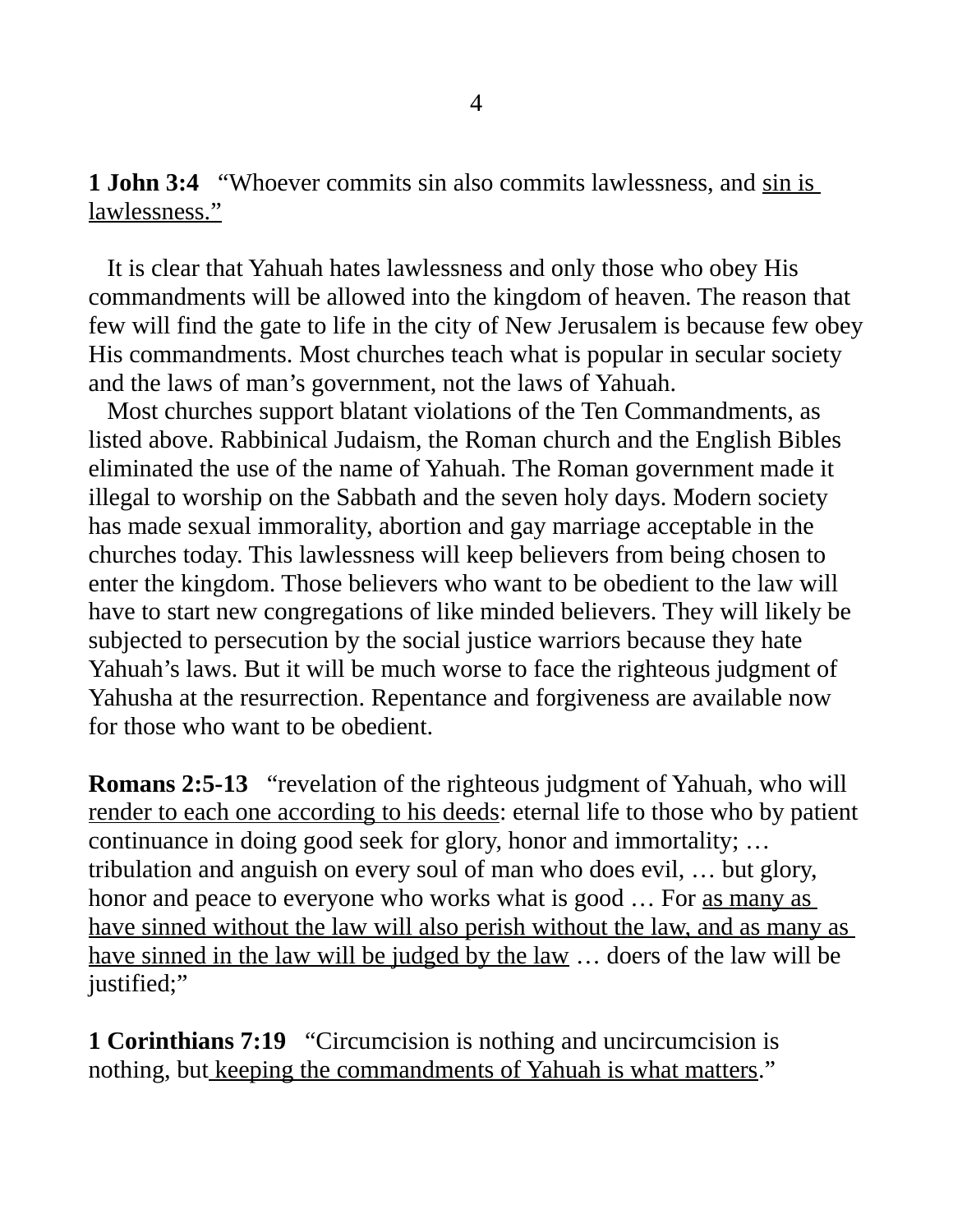**Philippians 2:12,13** "as you have always obeyed ... work out your own salvation with fear and trembling; for it is Yahuah who works in you both to will and to do for His good pleasure."

 Solomon was the wealthiest king in the world but he realized that all the wealth that he created was a waste of time. The only permanent value in life is obedience to the commandments of Yahuah.

**Ecclesiastes 2:17** "I hated life because the work that was done under the sun was distressing to me, for all is vanity and grasping for the wind. … because I must leave it to the man who will come after me."

**Ecclesiastes 12:13,14** "Let us hear the conclusion of the whole matter: Fear Yahuah and keep His commandments, for this is man's all. For Yahuah will bring every work into judgment, including every secret thing, whether good or evil.

 The last words of Yahusha when He left the earth, was to tell His disciples to teach the commandments to all the nations of the earth. All of the believers in the New Testament continued to obey the commandments after they were forgiven of their sins. And Yahusha himself obeyed the laws of Yahuah.

**Matthew 28:19,20** "Go therefore and make disciples of all the nations, baptizing them in the name of the Father and of the Son and of the Holy Spirit, teaching them to observe all things that I have commanded you;"

**Acts 21:20,24** "You see, brother, how many myriads of Jews there are who have believed, and they are all zealous for the law; ... and that all may know that those things of which they were informed concerning you are nothing, but you yourself also walk orderly and keep the law."

 The Apostle Paul was accused of teaching lawlessness to the gentile believers, as he is today. No one would believe that, if they read the scriptures. Paul himself kept the law. He made a few statements about the ordinances for temple sacrifices and the priesthood becoming obsolete. But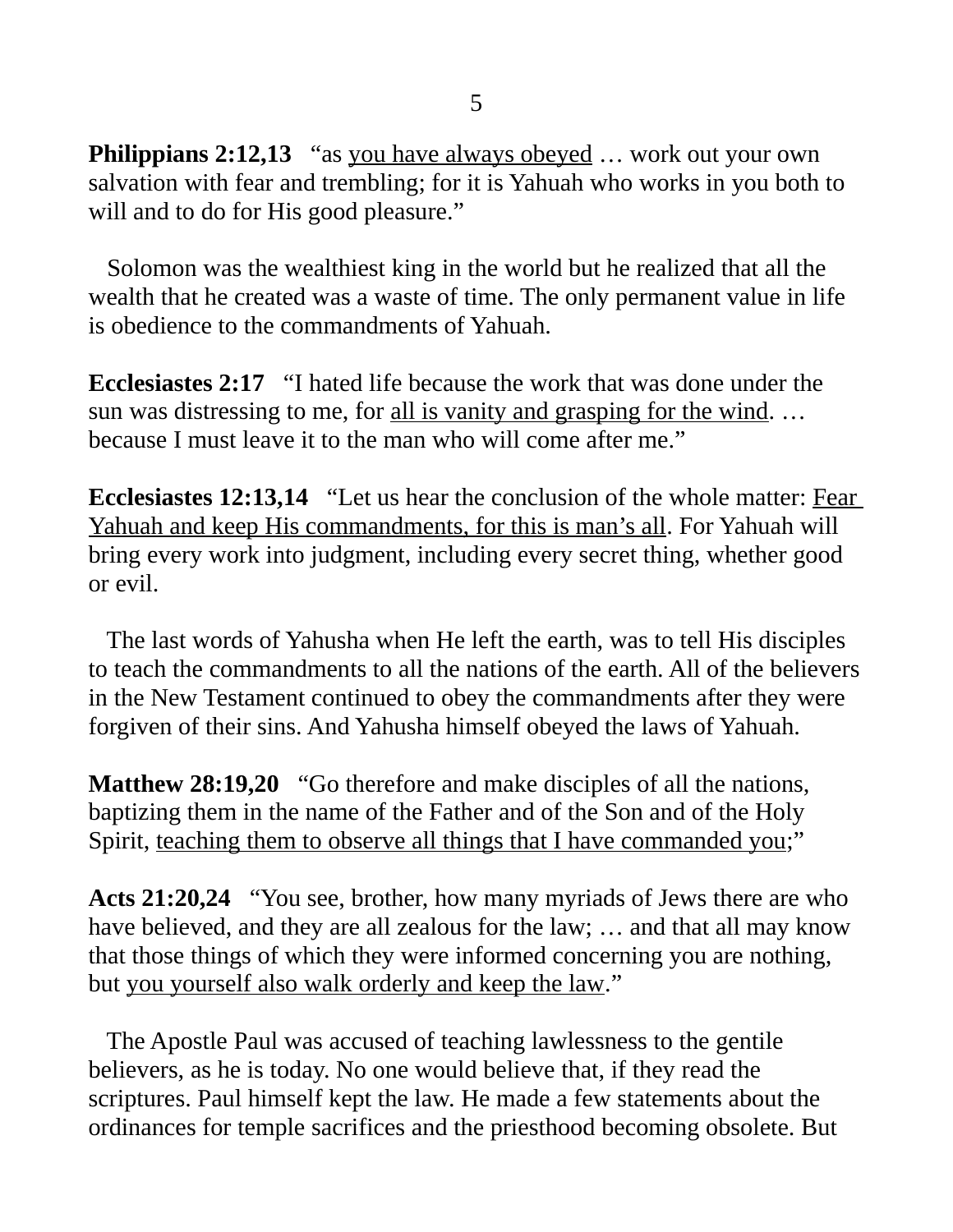he wrote extensively regarding the consequences of violating the laws of Yahuah for moral conduct. He also had to preach against the thousands of laws enforced by the Jewish Talmud, which are man-made traditions, just as Yahusha did. He did not want the Gentiles to get burdened by temple ordinances that were made obsolete by Yahusha's sacrifice for sin.

**1 Corinthians 6:9-11** "Do you not know that the unrighteous will not inherit the kingdom of Yahuah? Do not be deceived. Neither fornicators, nor idolaters, nor covetous, nor drunkards, nor revilers, nor adulterers, nor homosexuals, nor sodomites, nor thieves, nor extortioners will inherit the kingdom of Yahuah. And such were some of you. But you were washed, but you were justified in the name of the Master Yahusha and by the Spirit of Yahuah. "

 This scripture says it all. Those who violate the laws of Yahuah will not be allowed into the kingdom of Yahuah. These are believers with eternal life that he is writing to. These are some of the violation of many believers today, who live a single or homosexual lifestyle. They should be made aware that even though they have eternal life in heaven, they will not be allowed into the city of New Jerusalem, the paradise of Yahuah unless they repent and obey the law. Those that fail to honor the name of Yahuah and His Sabbaths are in the same position.

**Galatians 5:13-26** "For you, brethren, have been called to liberty: only do not use liberty as an opportunity for the flesh, but through love serve one another, For all the law is fulfilled in one word, even this: 'You shall love your neighbor as yourself.' … if you are led by the Spirit you are not under the law. Now the works of the flesh are evident, which are: adultery, fornication ... murder, drunkenness ... those who practice such things will not inherit the kingdom of Yahuah."

**Ephesians 4:25-32** "putting away lying, 'Let each one of you speak truth with his neighbor;'... 'Be angry and sin not'... Let him who stole, steal no longer, … Let all bitterness, wrath, anger, clamor and evil speaking be put away from you, with all malice."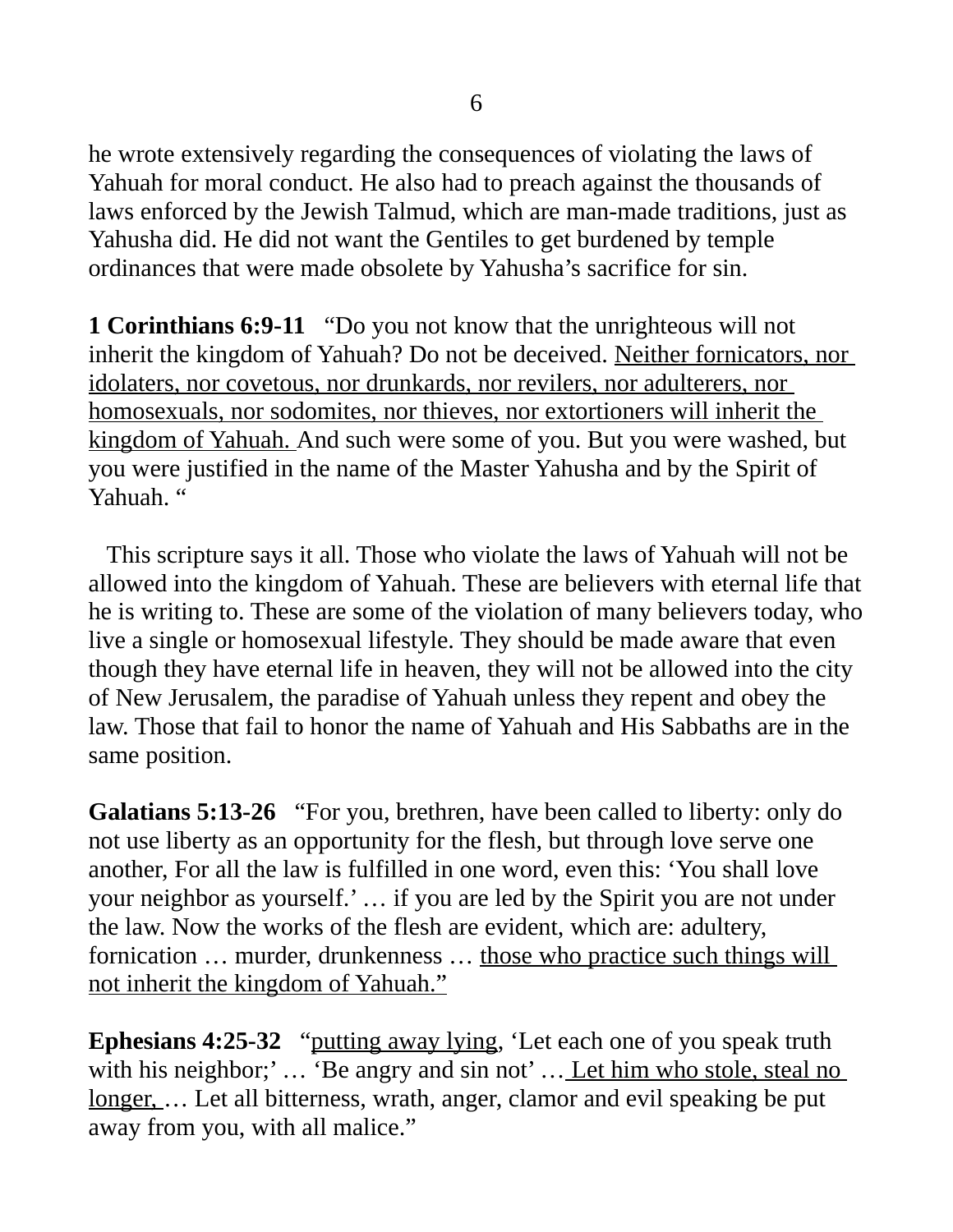**Colossians 3:5-9** "put to death your members which are on the earth: fornication, uncleanness, passion, evil desire, and covetousness, which is idolatry. Because of these things the wrath of Yahuah is coming upon the sons of disobedience, … put off all these: anger, wrath, malice, blasphemy, filthy language out of your mouth. Do not lie to one another, since you have put off the old man with his deeds,"

**Colossians 3:25** "he who does wrong will be repaid for what he has done, and there is no partiality."

**1 Thessalonians 4:1-8** "you ought to walk and please Yahuah; for you know what commandments we gave to you … for this is the will of Yahuah, your sanctification: that you should abstain from sexual immorality;"

 All these admonitions are addressed to believers. Unbelievers are not expected to understand the laws of Yahuah. New believers are not expected to be able to control their carnal desires, because their spirit is weak. But if they don't repent of their sins and turn to obedience, they will not be chosen to enter the headquarters of heaven as a leader. Paul did not have to encourage them to honor the name of Yahuah and observe His Sabbaths and holy days. They were all faithful to those laws without question. It was not until the fourth century that the Roman government and its church outlawed the Bible and made obedience to the laws of Yahuah punishable by death, for 1500 years. Billions of believers are disqualified from being chosen to enter the kingdom as a result. Now is the time to repent and be cleansed from this disobedience.

 If spirit-filled believers sin willfully, knowing the laws of Yahuah, without repentance, Yahuah's anger will be kindled and He will not change his mind, as He did when the Israelites refused to go into the promised land.

**Hebrews 10:26-29** "For if we sin willfully after we have received the knowledge of the truth, there no longer remains a sacrifice for sins, but a certain fearful expectation of judgment, … Anyone who has rejected Moses' law dies without mercy, … Of how much worse punishment, do you suppose,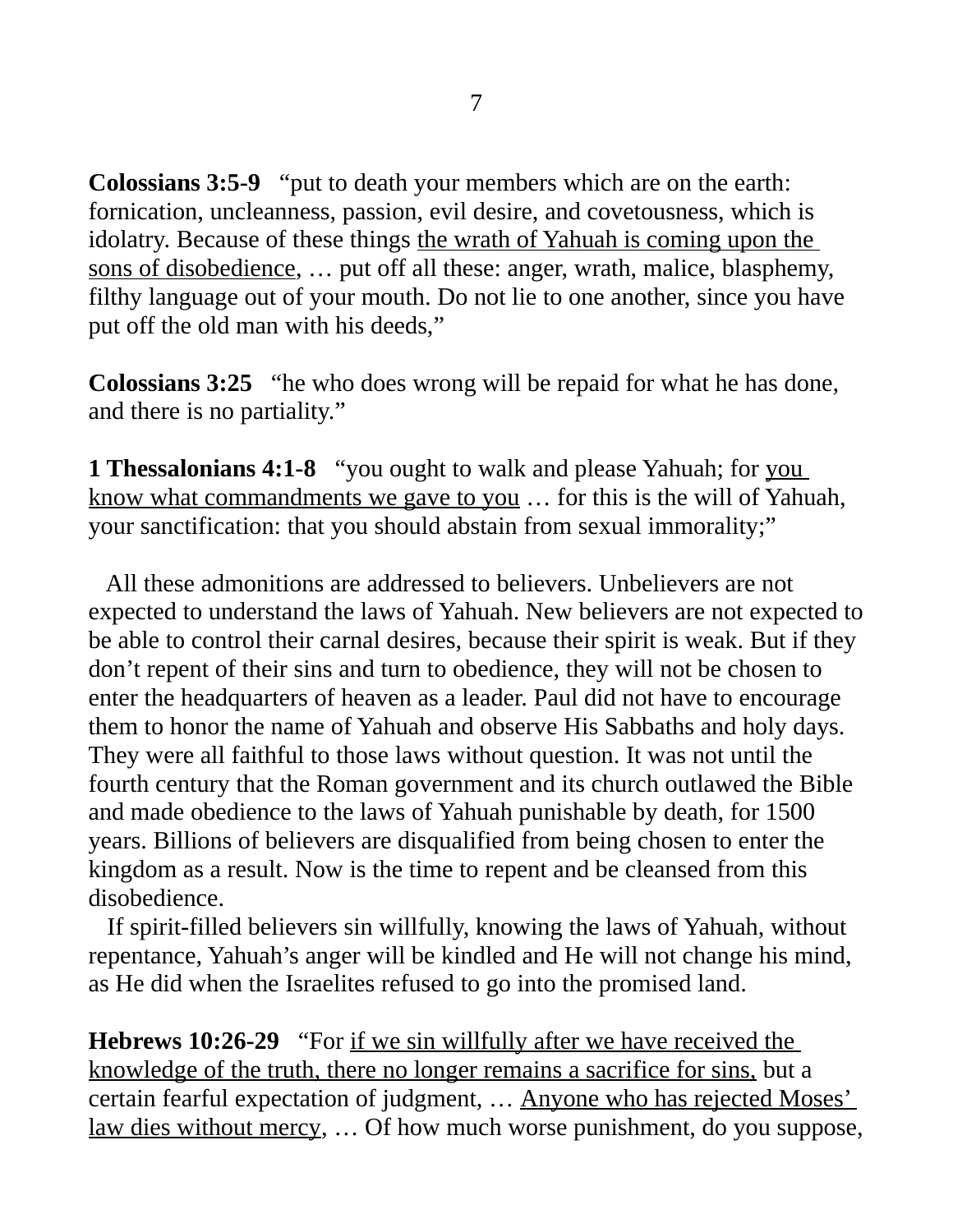will he be thought worthy who has trampled the Son of Yahuah underfoot, counted the blood of the covenant by which he was sanctified a common thing, and insulted the Spirit of Grace?"[1](#page-7-0)

 Believers today are sinning willfully, even though they know the law, because they treat it as unimportant or unnecessary, as they follow the practices of the Roman church and secular culture. Wealthy believers have little interest in the salvation of their carnal soul or leadership in the kingdom of heaven, because they are good people doing well with a lot of responsibility. And, no one is teaching them the qualifications to be chosen as a leader in heaven or what they are going to lose for 1000 years. But those who seek first leadership in the kingdom will become successful in this life and in the millennial reign of Yahusha.

 Scripture is filled with commandments to obey the laws of Yahuah. The law has not been 'nailed to the cross'. Eternal punishment for violation of the law and temple ordinances were nailed to the cross. The cross has provided the opportunity to be forgiven, if believers confess their sins, repent and turn to obedience.

**1 John 1:7-10** "the blood of Yahusha the Messiah His Son cleanses us from all sin. If we say that we have no sin, we deceive ourselves, and the truth is not in us. If we confess our sins, He is faithful to forgive us our sins and to cleanse us from all unrighteousness. If we say we have not sinned, we make Him a liar, and His word is not in us."

**James 2:10-11** "For whoever shall keep the whole law, and yet stumble on one point, he is guilty of all. For He who said, 'Do not commit adultery,' also said, 'Do not murder.' Now if you do not commit adultery, but you do murder, you have become a transgressor of the law."

**1 Peter 4:15,17** "But let none of you suffer as a murderer, a thief, an evildoer, or as a busybody in other people's matters. … For the time has

<span id="page-7-0"></span><sup>1</sup> Daniel Joseph, Corner Fringe Ministries, Book of Hebrews Part 37, Obedience to the Law, [https://www.youtube.com/watch?v=TtMWwVjYyj8&list=PLmI6y1h4ekf73Y-6-](https://www.youtube.com/watch?v=TtMWwVjYyj8&list=PLmI6y1h4ekf73Y-6-3Szozgp2CgKRdgwT&index=38&t=0s) [3Szozgp2CgKRdgwT&index=38&t=0s](https://www.youtube.com/watch?v=TtMWwVjYyj8&list=PLmI6y1h4ekf73Y-6-3Szozgp2CgKRdgwT&index=38&t=0s)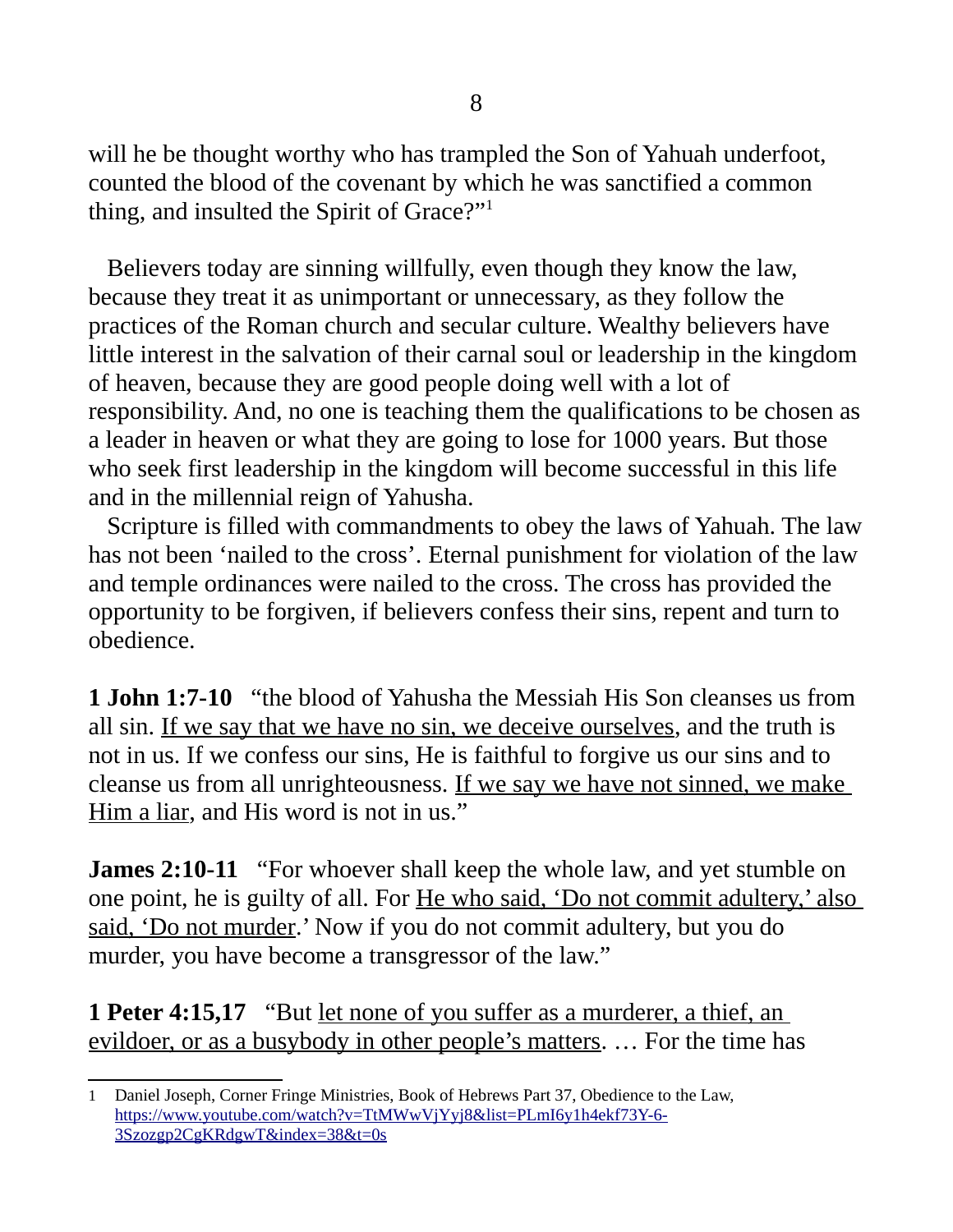come for judgment to begin at the house of Yahuah; and if it begins with us first, what will be the end of those who do not obey the gospel of Yahuah?"

Believers have joined the secular nation of murderers. Young women in the congregation are choosing to murder their children by abortion or abortion pills so they can enjoy the single lifestyle of fornication and business careers, following the secular culture. They are destroying Christian culture and their population by avoiding marriage and raising disobedient children. Believers should encourage their children to get married and have children before they go to college or start a business. Raising children to be chosen as leaders in the kingdom of heaven is far more valuable than the wealthiest business in the world.

**1 John 2:15-17** "Do not love the world or the things in the world. If anyone loves the world, the love of the Father is not in him. For all that is in the world – the lust of the flesh, the lust of the eyes, and the pride of life – is not of the Father but is of the world. And the world is passing away, and the lust of it; but he who does the will of Yahuah abides forever."

Luke 12:15 "Take heed and beware of covetousness, for one's life does not consist in the abundance of the things he possesses."

 The will of Yahuah is obedience to His law. Since it abides forever, it has not been 'nailed to the cross.' Believers should avoid fornication, abortion, and sacrificing marriage and children for education and business careers, which are temporary. They should focus on obedience to the law, so they can live in the Paradise of Yahuah forever.

 Believers with the spirit living in them should show love to everyone, including their enemies. They should love and help their fellow believers, preach the gospel to those who need it and help the poor to obtain food, clothing and shelter. The Ten Commandments include four commandments for loving Yahuah and six for loving other people. Believers are commanded to love Yahuah and their neighbors. It is called the perfect law of liberty. Nations that obey it, provide the most freedom and prosperity in the world.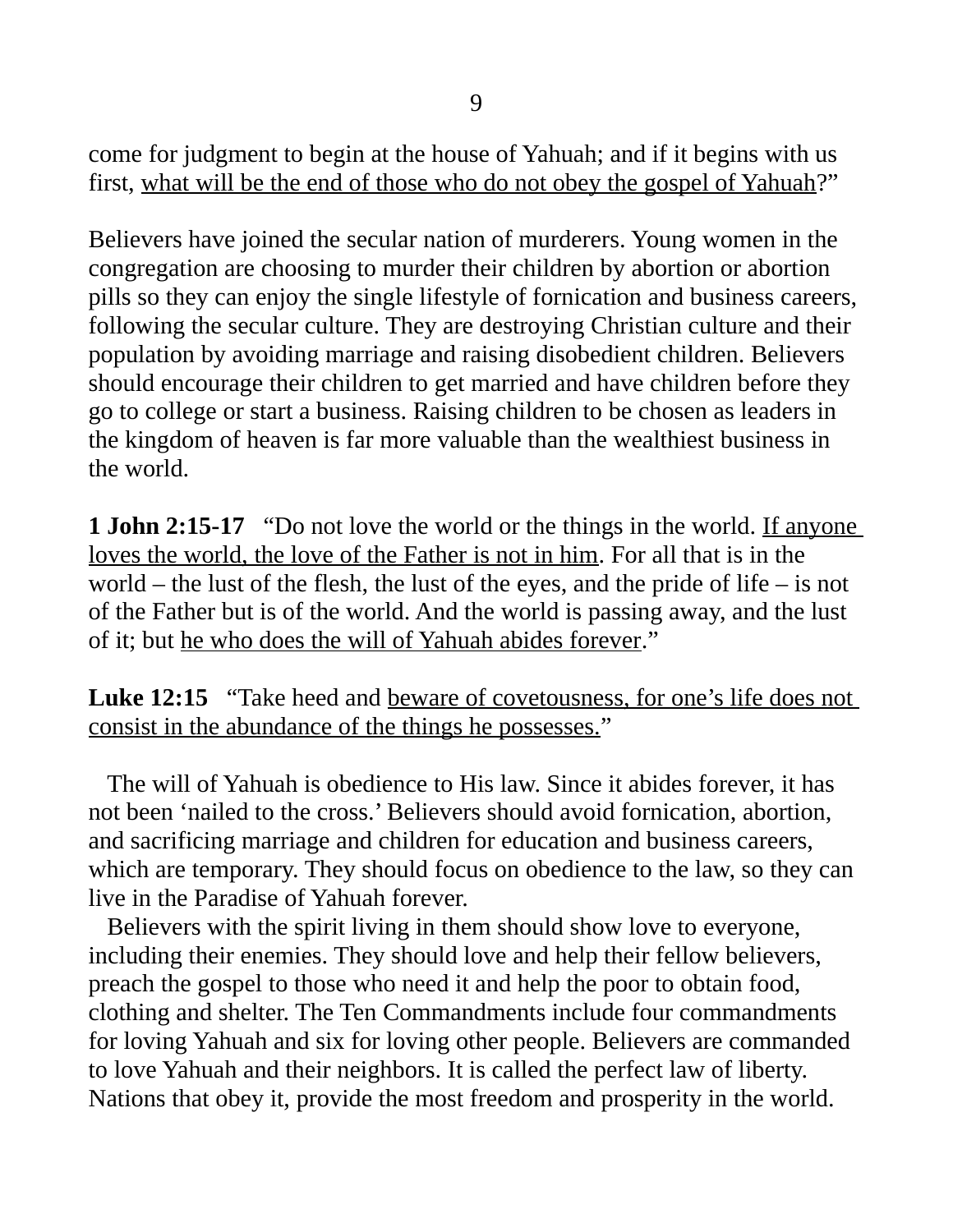Yahusha frequently uses metaphors to describe the punishment of believers, such as casting them into fire or outer darkness. He uses fire as a metaphor for tribulation and persecution to train the believers character, like silver and gold is purged of impurities by heat. Outer darkness is in heaven outside the city of New Jerusalem, which is full of light.

**Malachi 3:3** "He is like a refiner's fire and like a launderer's soap. He will sit as a refiner and a purifier of silver. He will purify the sons of Levi, and purge them as gold and silver."

 Yahuah is love and His laws teach how to love. Yahusha said that all of Yahuah's laws and commandments can be summarized by two commandments: love Yahuah with all your heart, soul and body, and love your neighbor as yourself. It is called the perfect law of liberty. The first four commandments teach how to love Yahuah and the other six commandments teach how to love others. Therefore, if believers no longer have to obey the law, that would mean they no longer have to love Yahuah or their fellow man. Love has then passed away, along with liberty. This is true in all nations that do not obey the laws of Yahuah; there is no love and no freedom. Those nations that honor the law of Yahuah and the redemption of Yahusha, respect human rights and freedom of individuals.

**Matthew 22:37-40** "You shall love Yahuah your Elohim with all your heart, with all your soul and with all your mind. This is the first and great commandment. And the second is like it: you shall love your neighbor as yourself. On these two commandments hang all the law and the prophets."

**John 15:10-12** "If you keep My commandments, you will abide in My love, just as I have kept My Father's commandments and abide in His love. … This is My commandment, that you live one another as I have loved you."

**2 John 1:6** "This is love, that we walk according to His commandments. This is the commandment, that you have heard from the beginning, you should walk in it."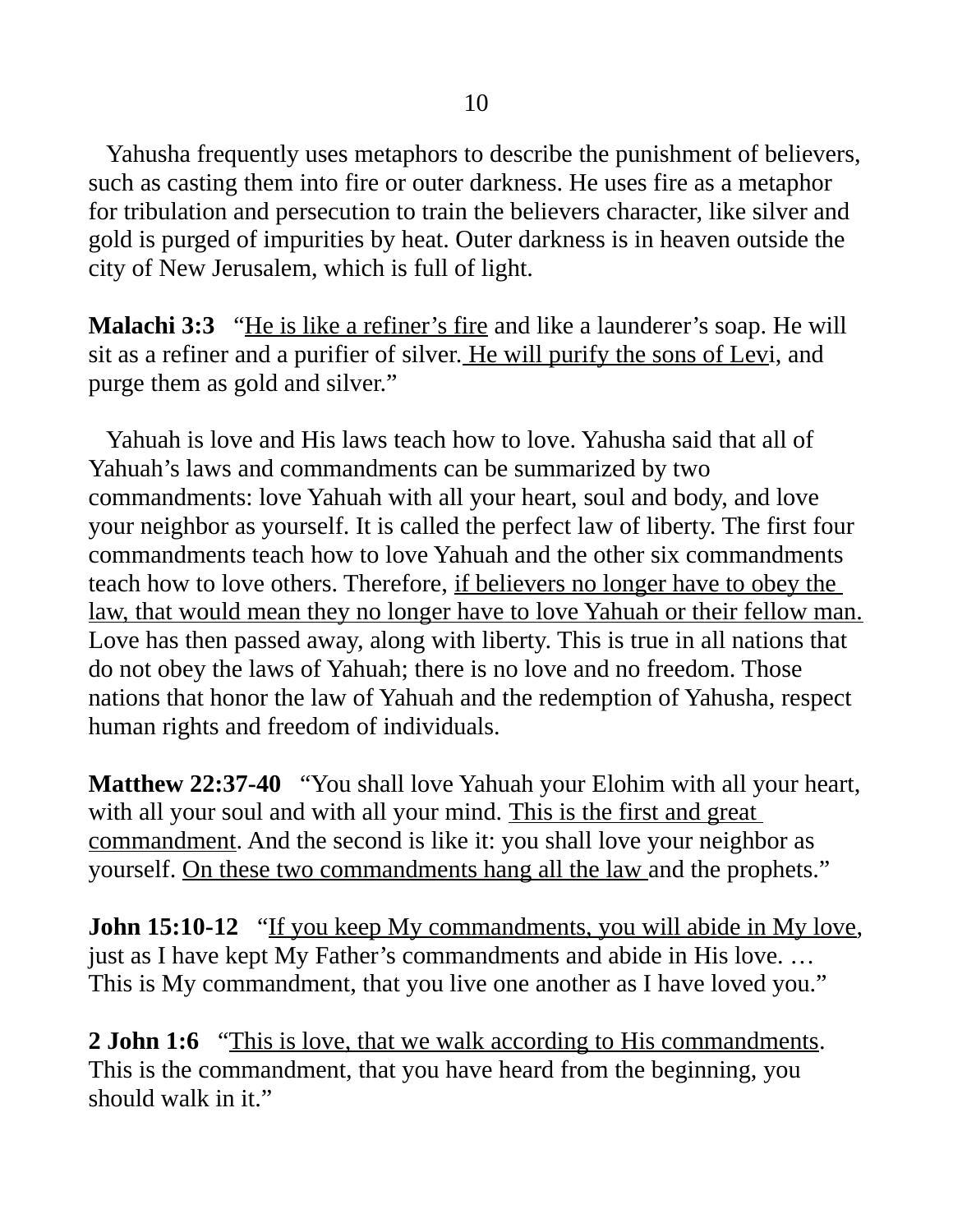**1 John 4:20,21** "If someone says, 'I love Yahuah,' and hates his brother, he is a liar; for he who does not love his brother whom he has seen, how can he love Yahuah whom he has not seen? And this commandment we have from Him: that he who loves Yahuah must love his brother also."

**1 John 5:2-5** "By this we know that we love the children of Yahuah, when we love Yahuah and keep His commandments. For this is the love of Yahuah, that we keep His commandments. … For whatever is born of Yahuah overcomes the world."

 The world today is blessed by the laws of Yahuah, which are called basic human rights and are recognized worldwide as the basis of morality. The law also requires people to be sovereign over their own private property, which is the foundation of freedom and prosperity. This is the reason that Christian culture is the wealthiest and most powerful in the world. Those believers who teach that obedience to the law is not necessary, are teaching believers not to love Yahuah or other people.

 Obedience to the law and the commandments is the law of the universe forever. When believers rule the earth, their responsibility will be to teach all nations to obey these laws. Those believers who do not obey them will not be chosen to be a leader in the kingdom.

**Luke 21:33** "Heaven and earth will pass away, but My words will by no means pass away"

**1 Peter 1:22-25** "Since you have purified your souls in obeying the truth through the Spirit in sincere love of the brethren … having been born again … through the word of Yahuah which lives and abides forever, … the word of Yahuah endures forever."

 Yahuah's laws existed before Moses and they will govern the universe forever. Abraham was taught these laws by Noah and Shem (Jasher 9:5). Through him, Yahuah blessed the world with His laws. They are the basis for human rights, private property and freedom.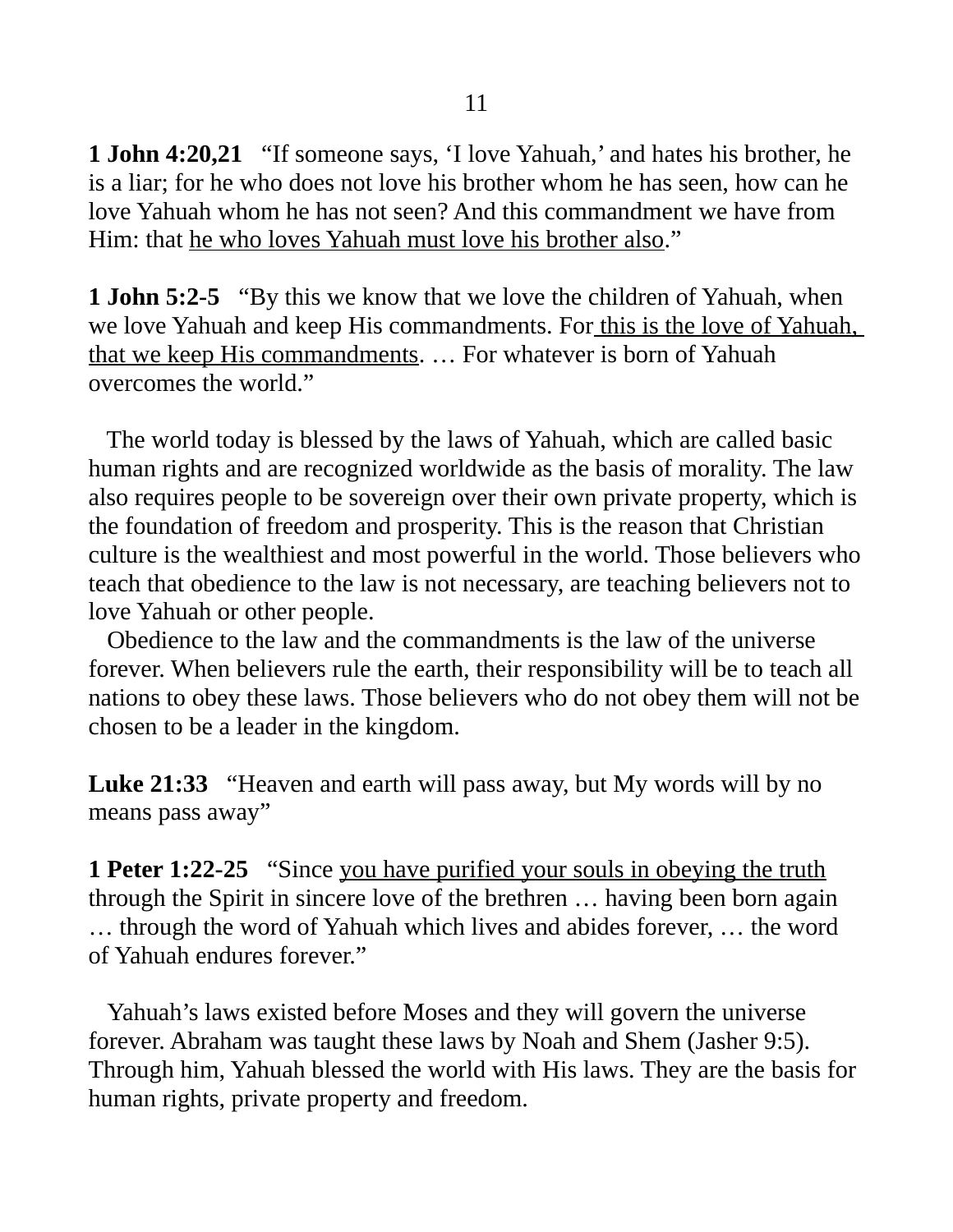**Genesis 26:4,5** "I will make your descendants multiply as the stars of heaven; ... and in your seed all the nations of the earth shall be blessed; because Abraham obeyed My voice and kept My charge, My commandments, My statutes, and My laws."

**Deuteronomy 28:1,2** "if you diligently obey the voice of Yahuah your Elohim, to observe carefully all His commandments which I command you this day, that Yahuah your Elohim will set you high above all the nations of the earth. And all these blessings will come upon you and overtake you, because you obey the voice of Yahuah your Elohim."

 Every nation that has been founded on the laws of Yahuah has become the wealthiest and most powerful in the world. During the five hundred years between Moses and David, Israel became the largest empire in the world, and established colonies worldwide, including Sparta, Athens, Rome, Carthage, Venice, Spain, Ireland, England, Northern Europe and the Americas.<sup>[2](#page-11-0)</sup> After Israel was conquered, they established the Parthian Empire, Europe and the British empire, which is still the wealthiest and most powerful in the world. This success is based on human rights, private property, individual sovereignty and freedom to trade. These are the basic principles of the laws of Yahuah. The laws of Yahuah are the foundation of freedom, justice, and social cooperation, that results from love of Yahuah and your neighbor.

## **Forgiveness for Violations of the Law**

 Every believer is subject to temptation to violate the law. Those who believe the law has passed away do not repent, so they will not be allowed to enter the kingdom as the bride of Yahusha. But Yahusha is the High Priest in heaven who will forgive those sins if the believer repents and asks for forgiveness. He will be forgiven and qualify for leadership in the kingdom.

<span id="page-11-0"></span><sup>2</sup> Steven M. Collins, Israel's Lost Empires, <https://stevenmcollins.com/>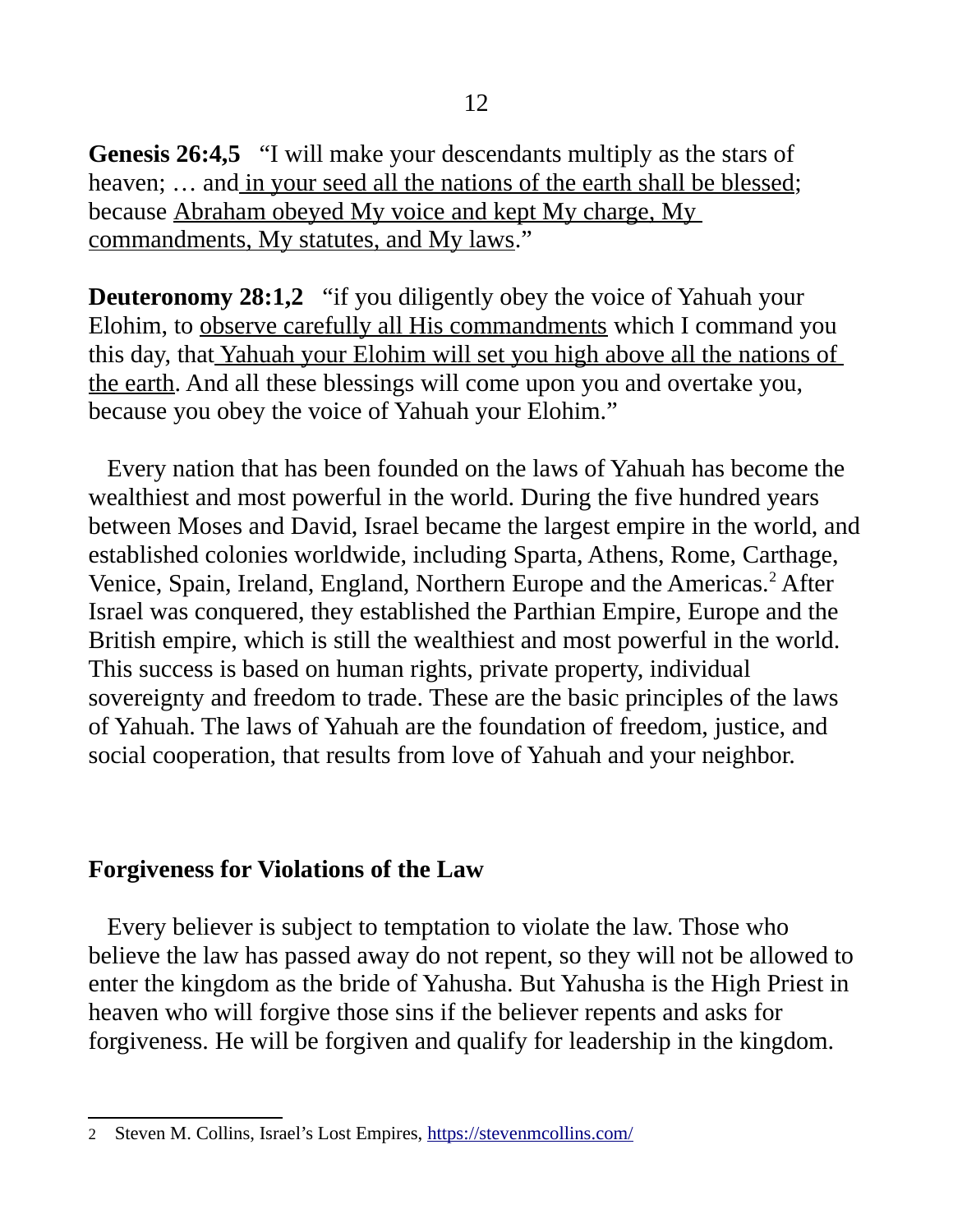**1 John 1:7-10** "the blood of Yahusha the Messiah, His Son, cleanses us from all sin. If we say we have no sin, we deceive ourselves, and the truth is not in us. If we confess our sins, He is faithful and just to forgive us our sins and to cleans us from all unrighteousness. If we say that we have not sinned, we make Him a liar, and His word is not in us."

**Matthew 6:14,15** "If you forgive men their trespasses, your heavenly Father will also forgive you. But if you do not forgive men their trespasses, neither will your Father forgive your trespasses."

Luke 6:37 "Forgive and you will be forgiven."

## **Commandments in the New Testament**

 The New Testament repeats all of the Ten Commandments. It is impossible for anyone who has read it to claim these commandments have passed away or have been nailed to the cross. Unfortunately, most churches are violating these laws. Therefore very few believers will find the gate to life or be chosen to enter the kingdom, unless they repent.

**Matthew 5:22-33** "whoever looks at a woman to lust for her has already committed adultery with her in his heart. … You shall not swear falsely …"

**Luke 16:18** "Whoever divorces his wife and marries another commits adultery; and whoever marries her who is divorced from her husband commits adultery."

**1 Corinthians 10:14:22** "flee from idolatry … the things which the Gentiles sacrifice, they sacrifice to demons and not to Yahuah, and I don't want you to have fellowship with demons. Or do we provoke Yahuah's jealousy?

**Ephesians 5:3-5** "But fornication and all uncleanness or covetousness, let it not even be named among you, as is fitting for saints; neither filthiness, nor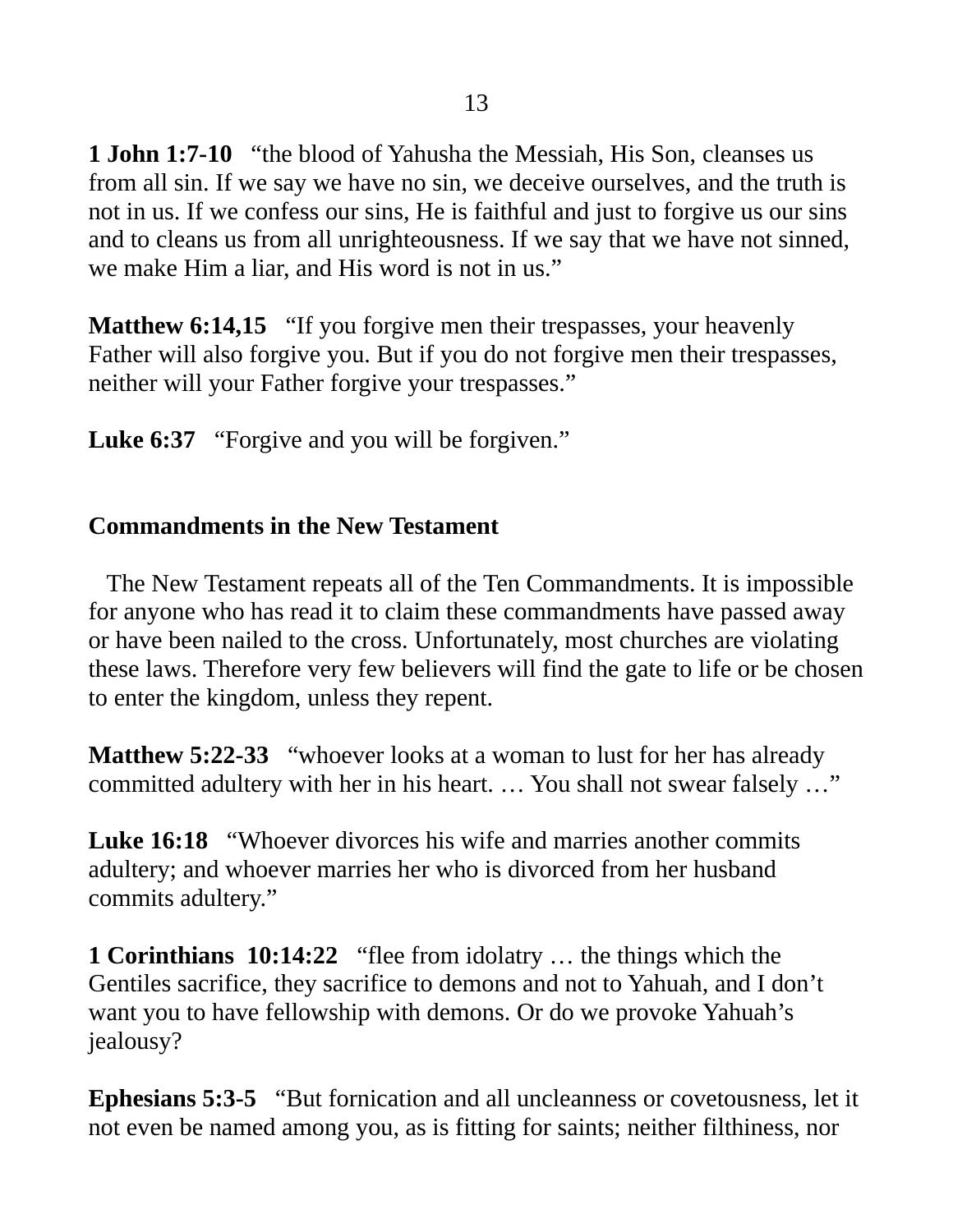foolish talking, nor course jesting, ... For this you know, that <u>no fornicator,</u> unclean person, nor covetous man, who is an idolater, has any inheritance in the kingdom of Yahusha and Yahuah."

**1 Peter 2:1,11-13** "laying aside all malice, all deceit, hypocrisy, envy, and all evil speaking, … abstain from fleshly lusts, which war against your soul, having your conduct honorable among the Gentiles; that when they speak against you as evildoers, they may, by your good works which they observe, glorify Yahuah in the day of visitation."

 When Yahusha judges the churches, His primary complaint will be their sexual immorality and eating sacrifices to other gods. His primary praise will be honoring His name and obedience to the commandments. These are the biggest failures of believers today. (Revelation 2,3)

**1 John 2:3,4** "Now by this we know that we know Him, if we keep His commandments. He who says, 'I know Him' and does not keep His commandments, is a liar, and the truth is not in him."

# **The New Covenant vs The Old Covenant[3](#page-13-0)**

Yahuah has the authority to change the law. He spoke in the Old Testament of the future changes that He would make. Yahuah said that He would make a new covenant which is far better than the old covenant that He made with the Israelites at Mount Sinai. The old covenant was written on stone and kept in the ark of the covenant. The ark was kept in the tabernacle, and later the temple, where Yahuah would dwell. But Yahuah said he would make a new covenant which He would write on the hearts of believers where Yahuah's Spirit would dwell. So believers have become the new temple of Yahuah.

**Jeremiah 31:31-33** "Behold, the days are coming, says Yahuah, when I will make a new covenant with the house of Israel and with the house of Judah.

<span id="page-13-0"></span><sup>3</sup> Daniel Joseph, Galatians Unearthed, Nos. 10-13, 2018, The Two Covenants <https://www.youtube.com/watch?v=0sE22NBLLwc>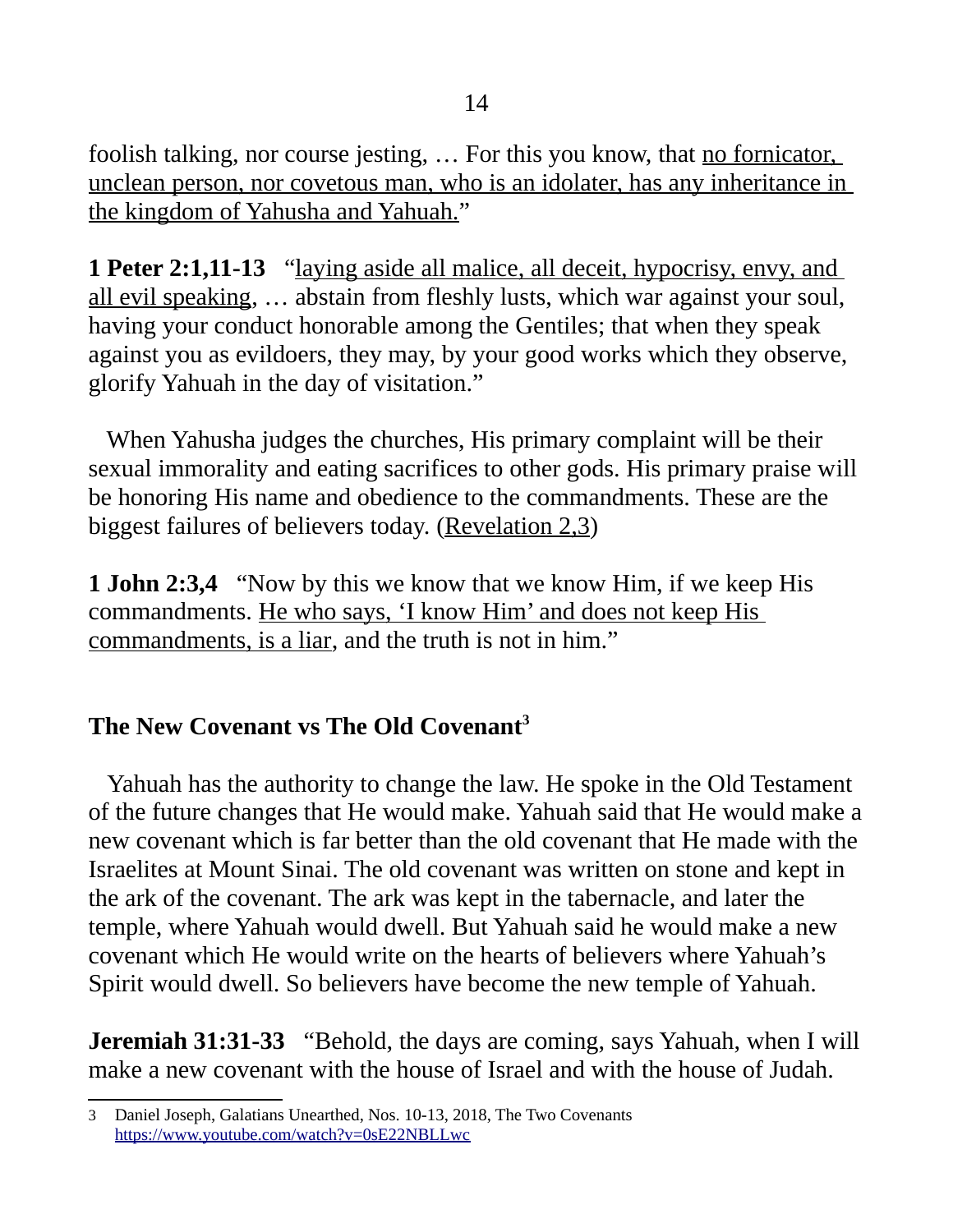Not according to the covenant that I made with their fathers … But this is the covenant that I will make with the house of Israel after those days, says Yahuah: <u>I will put My law in their minds, and write it on their hearts</u>;"

 Under the new covenant Yahuah established a new priesthood in heaven of the order of Melchizedek, in which Yahusha is now the high priest in a heavenly temple as the mediator between believers and Yahuah. There are no more sacrifices for sin. So the old priesthood vanished away and the temple was destroyed. Consequently, the laws relating to these functions have become obsolete. However, the laws relating to moral behavior have not changed under the new covenant.

**Hebrews 7:12** "For the priesthood being changed, of necessity there is also a change of the law."

**Hebrews 8:13** "He says a new priesthood, He has made the first obsolete and growing old, is ready to vanish away."

 The New Testament scriptures are clear that believers are required to observe the laws that are not related to temple procedures, in order to qualify to be chosen to enter the kingdom as a leader, even though it does not affect their eternal life in heaven.

**Revelation 22:14,15** "Blessed are those who do His commandments, that they may have the right to the tree of life, and may enter through the gates of the city. But outside are dogs and sorcerers and sexually immoral and murderers and idolaters, and whoever loves and practices a lie."

Those who keep the commandments will be chosen to enter the gate to life in the city of the kingdom of heaven. Those believers that violate the law will be in heaven, but they will be outside of the headquarters of the kingdom.

 The differences between the two covenants can be summarized in six categories: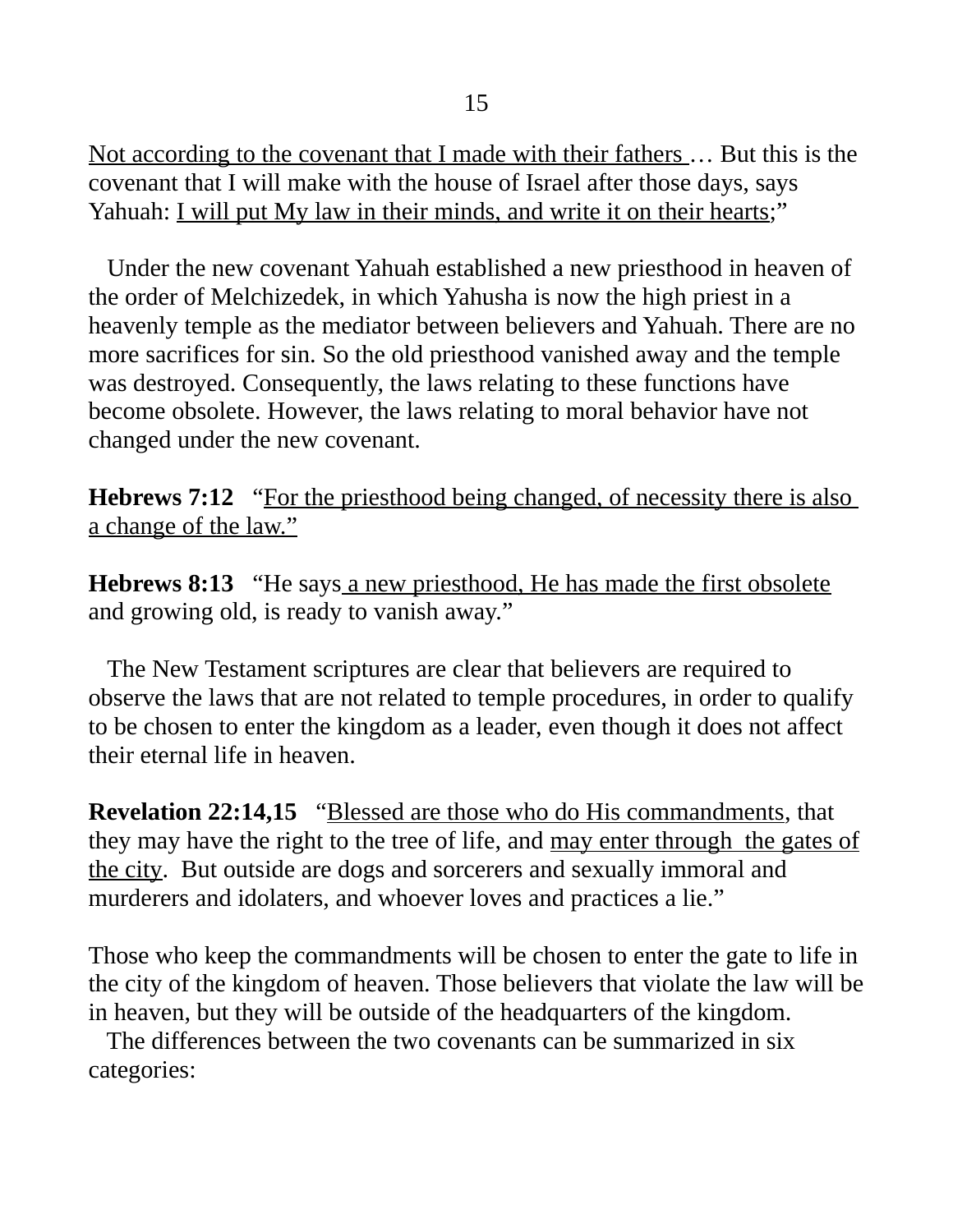# **Old Covenant New Covenant**

- 
- 
- 3. Moses was mediator with Yahuah Yahusha is now the mediator
- 
- 
- 6. Atonement for sin every year Sin is forgiven by repentance

1. The law written on stone Law written on the hearts of believers 2. Yahuah dwelled in the temple Believers are the temple of Yahuah 4. Aaronic priesthood Melchizedek priesthood of Yahusha 5. Animal blood sacrifices for sin Sacrifice of the blood of Yahusha

**Exodus 25:8** "let them make me a sanctuary that I may dwell among them,"

**2 Corinthians 6:16** "you are the temple of the living Elohim. As Yahuah has said: 'I will dwell among them and walk among them. I will be their Elohim, and they shall be My people.'"

**Hebrews 12:22-24** "But you have come to Mount Zion and to the city of the living Elohim, the heavenly Jerusalem, to an innumerable company of angels, to the general assembly and church of the firstborn who are registered in heaven, to Yahuah the Judge of all, to the spirits of just men made perfect, to Yahusha the Mediator of the new covenant, and to the blood of sprinkling that speaks better things than that of Abel."

**1 Timothy 2:5** "For there is one Elohim and <u>one Mediator between Yahuah</u> and men, the Man Yahusha the Messiah."

**Psalm 110:1,4,9** "Yahuah said to my Master, 'Sit at My right hand, ... You are a Priest forever according to the order of Melchizedek.'... He has commanded His covenant forever;"

**Hebrews 7:18-25** "For on the one hand there is an <u>annulling of the former</u> commandment because of its weakness and unprofitableness, for the law made nothing perfect; on the other hand there is the bringing in of a better hope, through which we draw near to Yahuah. ... by so much more Yahusha has become a surety of a better covenant. Also there were many priests, because they were prevented by death from continuing. But He, because He continues forever, has an unchangeable priesthood. Therefore, He is also able